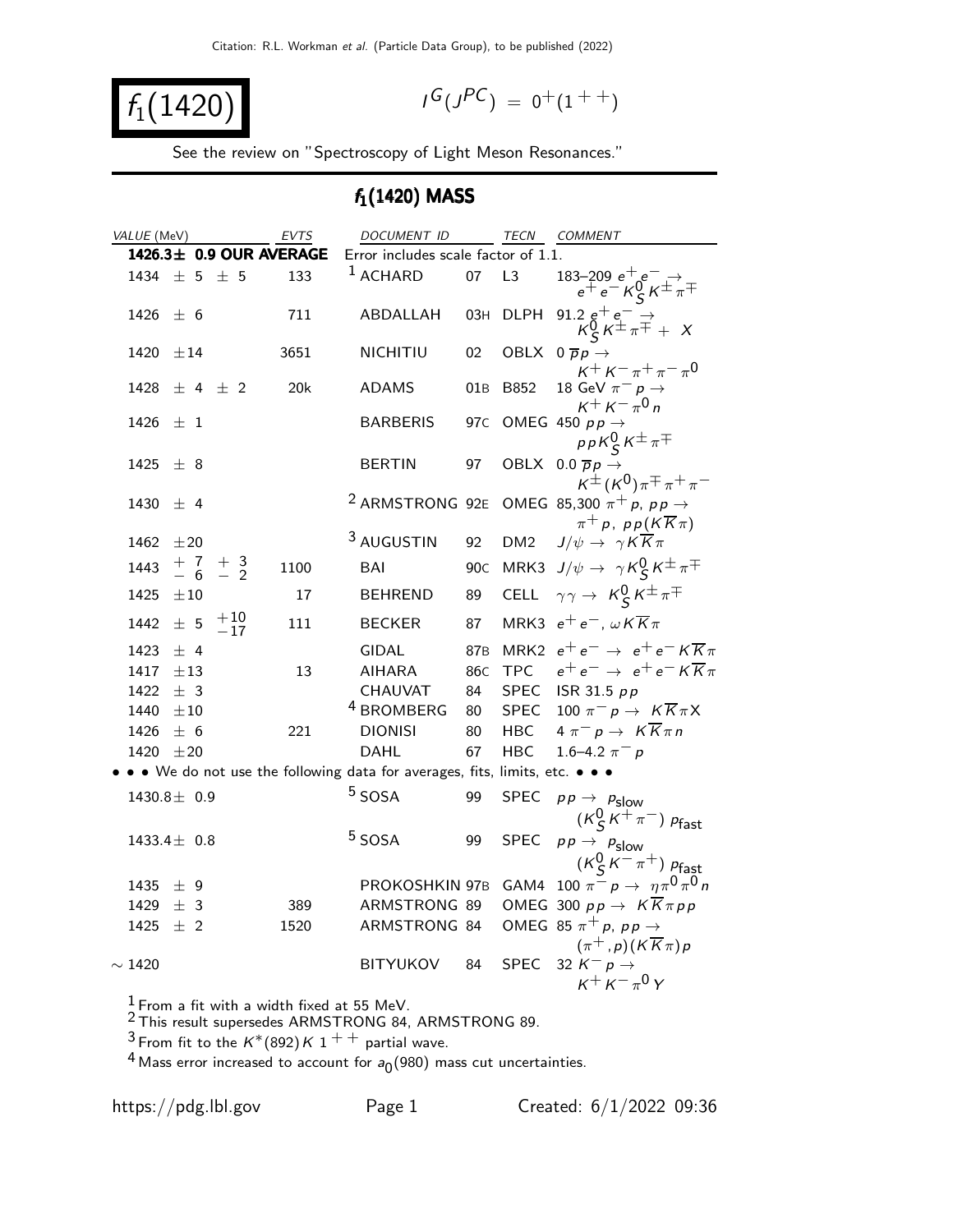5 No systematic error given.

|        | $f_1(1420)$ WIDTH |                         |                       |      |  |                                                                                                                                    |                 |                 |                                                                                                 |
|--------|-------------------|-------------------------|-----------------------|------|--|------------------------------------------------------------------------------------------------------------------------------------|-----------------|-----------------|-------------------------------------------------------------------------------------------------|
|        |                   | VALUE (MeV)             |                       | EVTS |  | DOCUMENT ID                                                                                                                        |                 | TECN            | <b>COMMENT</b>                                                                                  |
|        |                   |                         | 54.5± 2.6 OUR AVERAGE |      |  |                                                                                                                                    |                 |                 |                                                                                                 |
|        | 51                | $\pm 14$                |                       | 711  |  | ABDALLAH                                                                                                                           | 03H             | <b>DLPH</b>     | 91.2 $e^+e^ \rightarrow$ $K^0_S K^{\pm} \pi^{\mp} + X$                                          |
|        | 61                | ± 8                     |                       | 3651 |  | NICHITIU                                                                                                                           | 02              |                 | OBLX $0 \overline{p} p \rightarrow$<br>$K^+ K^- \pi^+ \pi^- \pi^0$                              |
|        | 38                | ± 9                     | $\pm 6$               | 20k  |  | <b>ADAMS</b>                                                                                                                       | 01B             | B852            | 18 GeV $\pi^- p \rightarrow$<br>$K^+ K^- \pi^0 n$                                               |
|        | 58                | ± 4                     |                       |      |  | <b>BARBERIS</b>                                                                                                                    | 97 <sub>C</sub> |                 | OMEG 450 $p p \rightarrow$<br>$p p K_S^0 K^\pm \pi^\mp$                                         |
|        | 45                | $\pm 10$                |                       |      |  | <b>BERTIN</b>                                                                                                                      | 97              |                 | OBLX 0.0 $\overline{p}p \rightarrow$<br>$K^{\pm}$ (K <sup>0</sup> ) $\pi^{\mp}$ $\pi^+$ $\pi^-$ |
|        | 58                | $\pm 10$                |                       |      |  | <sup>6</sup> ARMSTRONG 92E                                                                                                         |                 |                 | OMEG 85,300 $\pi^+ p$ , $p p \rightarrow$<br>$\pi^+ p$ , $p p(K\overline{K}\pi)$                |
|        | 129               | $\pm 41$                |                       |      |  | 7 AUGUSTIN                                                                                                                         | 92              | DM <sub>2</sub> | $J/\psi \rightarrow \gamma K \overline{K} \pi$                                                  |
|        | 68                | $^{+29}_{-18}$          | $+8$<br>$-9$          | 1100 |  | BAI                                                                                                                                | 90 <sub>C</sub> |                 | MRK3 $J/\psi \rightarrow \gamma K_S^0 K^{\pm} \pi^{\mp}$                                        |
|        | 42                | $\pm 22$                |                       | 17   |  | <b>BEHREND</b>                                                                                                                     | 89              |                 | CELL $\gamma \gamma \rightarrow K_S^0 K^{\pm} \pi^{\mp}$                                        |
|        | 40                | $\substack{+17 \\ -13}$ | ±5                    | 111  |  | <b>BECKER</b>                                                                                                                      | 87              |                 | MRK3 $e^+e^- \rightarrow \omega K \overline{K} \pi$                                             |
|        | 35                | $^{+47}_{-20}$          |                       | 13   |  | AIHARA                                                                                                                             | 86 <sub>C</sub> | <b>TPC</b>      | $e^+e^- \rightarrow e^+e^- K \overline{K} \pi$                                                  |
|        | 47                | $\pm 10$                |                       |      |  | <b>CHAUVAT</b>                                                                                                                     | 84              |                 | SPEC ISR 31.5 $pp$                                                                              |
|        | 62                | $\pm 14$                |                       |      |  | <b>BROMBERG</b>                                                                                                                    | 80              | <b>SPEC</b>     | 100 $\pi^- p \to K \overline{K} \pi X$                                                          |
|        | 40                | $\pm 15$                |                       | 221  |  | <b>DIONISI</b>                                                                                                                     | 80              | HBC             | $4 \pi^- p \rightarrow K \overline{K} \pi n$                                                    |
|        | 60                | $\pm 20$                |                       |      |  | DAHL                                                                                                                               | 67              | HBC             | 1.6–4.2 $\pi^- p$                                                                               |
|        |                   |                         |                       |      |  | • We do not use the following data for averages, fits, limits, etc. • • •                                                          |                 |                 |                                                                                                 |
|        |                   | 68.7 $\pm$ 2.9          |                       |      |  | $8$ SOSA                                                                                                                           | 99              | <b>SPEC</b>     | $p p \rightarrow p_{\text{slow}}$                                                               |
|        |                   |                         |                       |      |  |                                                                                                                                    |                 |                 | $(K_S^0 K^+\pi^-)$ $p_{\text{fast}}$                                                            |
|        |                   | $58.8 \pm 3.3$          |                       |      |  | $8$ SOSA                                                                                                                           | 99              | SPEC            | $p p \rightarrow p_{\text{slow}}$                                                               |
|        |                   |                         |                       |      |  |                                                                                                                                    |                 |                 | $(K_S^0 K^- \pi^+)$ $p_{\text{fast}}$                                                           |
|        | 90                | ±25                     |                       |      |  | PROKOSHKIN 97B                                                                                                                     |                 |                 | GAM4 100 $\pi^{-} p \to \eta \pi^{0} \pi^{0} n$                                                 |
|        | 58                | ± 8                     |                       | 389  |  | ARMSTRONG 89                                                                                                                       |                 |                 | OMEG 300 $pp \rightarrow K \overline{K} \pi pp$                                                 |
|        | 62                | ± 5                     |                       | 1520 |  | ARMSTRONG 84                                                                                                                       |                 |                 | OMEG 85 $\pi^+ p$ , $p p \rightarrow$<br>$(\pi^+, p)(K\overline{K}\pi)p$                        |
| $\sim$ | 50                |                         |                       |      |  | <b>BITYUKOV</b>                                                                                                                    | 84              | SPEC            | 32 $K^- p \rightarrow$<br>$K^+ K^- \pi^0 Y$                                                     |
|        |                   |                         |                       |      |  | <sup>6</sup> This result supersedes ARMSTRONG 84, ARMSTRONG 89.<br><sup>7</sup> From fit to the $K^*(892)K$ 1 $^+$ + partial wave. |                 |                 |                                                                                                 |

8 No systematic error given.

## $f_1(1420)$  DECAY MODES

|            | Mode                           |        | Fraction $(\Gamma_i/\Gamma)$ |                           |
|------------|--------------------------------|--------|------------------------------|---------------------------|
| $\Gamma_1$ | $KK\pi$                        |        | seen                         |                           |
| $\Gamma_2$ | $K\overline{K}{}^*(892)+$ c.c. |        | seen                         |                           |
|            | https://pdg.lbl.gov            | Page 2 |                              | Created: $6/1/2022$ 09:36 |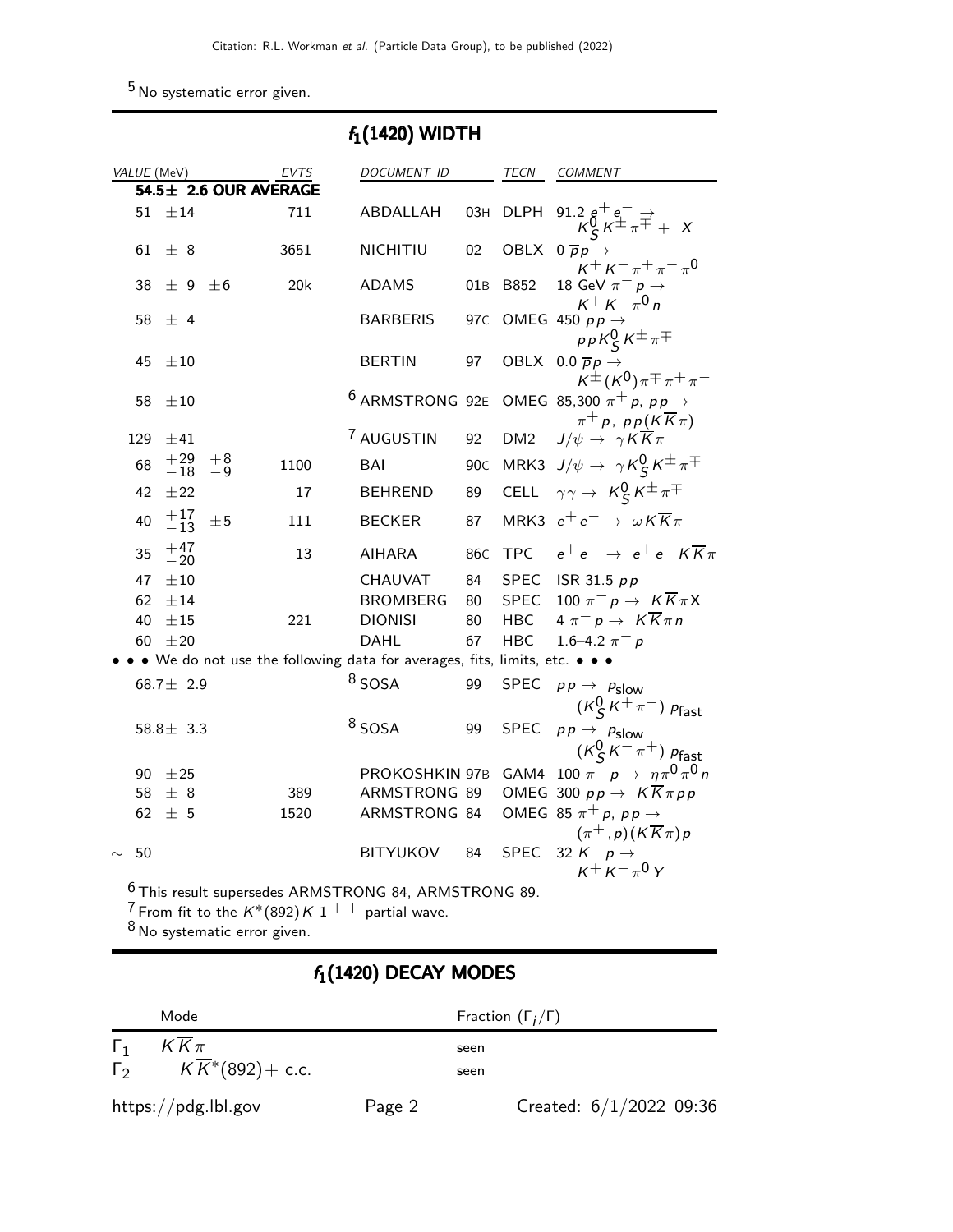| $\Gamma_3$                                                                | $\eta \pi \pi$           | possibly seen |
|---------------------------------------------------------------------------|--------------------------|---------------|
|                                                                           | $\Gamma_4$ $a_0(980)\pi$ |               |
| $\Gamma_5$                                                                | $\pi\,\pi\,\rho$         |               |
| $\begin{matrix} \Gamma_6 & 4\pi \\ \Gamma_7 & \rho^0 \gamma \end{matrix}$ |                          |               |
|                                                                           |                          |               |
| $\Gamma_8$                                                                | $\omega \gamma$          | seen          |

# $f_1(1420)$  Γ(i)Γ( $\gamma\gamma$ )/Γ(total)

| $\Gamma(K\overline{K}\pi) \times \Gamma(\gamma\gamma^*)/\Gamma_{\text{total}}$ |                       |                                                                               |    |             |                                                                                                                     |
|--------------------------------------------------------------------------------|-----------------------|-------------------------------------------------------------------------------|----|-------------|---------------------------------------------------------------------------------------------------------------------|
| VALUE (keV)                                                                    | $CL\%$<br><b>EVTS</b> | <b>DOCUMENT ID</b>                                                            |    | <b>TECN</b> | <b>COMMENT</b>                                                                                                      |
| $1.9 \pm 0.4$ OUR AVERAGE                                                      |                       |                                                                               |    |             |                                                                                                                     |
| $3.2 \pm 0.6 \pm 0.7$                                                          | 133                   | $9,10$ ACHARD                                                                 |    | 07 L3       | L3 183-209 $e^+e^- \rightarrow$<br>$e^+e^- K_S^0 K^{\pm} \pi^{\mp}$<br>CELL $e^+e^- \rightarrow e^+e^- K_S^0 K \pi$ |
| $3.0 \pm 0.9 \pm 0.7$                                                          |                       | $11,12$ BEHREND                                                               | 89 |             |                                                                                                                     |
| $2.3^{+1.0}_{-0.9}$ ± 0.8                                                      |                       | <b>HILL</b>                                                                   | 89 |             | JADE $e^+e^- \rightarrow e^+e^- \overline{\kappa} \pm \kappa \frac{0}{5} \pi^{\mp}$                                 |
| $1.3 \pm 0.5 \pm 0.3$                                                          |                       | <b>AIHARA</b>                                                                 |    |             | 88B TPC $e^+e^- \rightarrow$<br>$e^+e^- \nless K^{\pm}K^0_S \pi^{\mp}$                                              |
| $1.6 \pm 0.7 \pm 0.3$                                                          |                       | $11,13$ GIDAL                                                                 |    |             | 87B MRK2 $e^+e^- \rightarrow e^+e^- K \overline{K} \pi$                                                             |
|                                                                                |                       | • • • We do not use the following data for averages, fits, limits, etc. • • • |    |             |                                                                                                                     |
| ${<}8.0$                                                                       | 95                    | <b>JENNI</b>                                                                  | 83 |             | MRK2 $e^+e^- \rightarrow e^+e^-$ K $\overline{K}\pi$                                                                |
|                                                                                |                       | $\frac{9}{2}$ From a fit with a width fixed at 55 MeV.                        |    |             |                                                                                                                     |

 $^{10}$  The form factor parameter from the fit is 926  $\pm$  78 MeV.

 $^{11}$  Assume a  $\rho$ -pole form factor.

 $^{12}$  A  $\phi$  - pole form factor gives considerably smaller widths.

13 Published value divided by 2.

#### $f_1(1420)$  BRANCHING RATIOS

| $\Gamma(K\overline{K}^*(892)+c.c.)/\Gamma(K\overline{K}\pi)$                  |        |                                                                 |    |      |                                                  | $\Gamma_2/\Gamma_1$ |
|-------------------------------------------------------------------------------|--------|-----------------------------------------------------------------|----|------|--------------------------------------------------|---------------------|
| <b>VALUE</b>                                                                  |        | <i>DOCUMENT ID</i>                                              |    | TECN | COMMENT                                          |                     |
| • • • We do not use the following data for averages, fits, limits, etc. • • • |        |                                                                 |    |      |                                                  |                     |
| $0.76 \pm 0.06$                                                               |        | <b>BROMBERG</b>                                                 | 80 |      | SPEC 100 $\pi^- p \to K K \pi X$                 |                     |
| $0.86 \pm 0.12$                                                               |        | <b>DIONISI</b>                                                  | 80 |      | HBC $4 \pi^- p \rightarrow K \overline{K} \pi n$ |                     |
| $\Gamma(\pi\pi\rho)/\Gamma(K\overline{K}\pi)$                                 |        |                                                                 |    |      |                                                  | $\Gamma_5/\Gamma_1$ |
| VALUE                                                                         | $CL\%$ | DOCUMENT ID                                                     |    | TECN | <b>COMMENT</b>                                   |                     |
| • • • We do not use the following data for averages, fits, limits, etc. • • • |        |                                                                 |    |      |                                                  |                     |
| <0.3                                                                          | 95     | <b>CORDEN</b>                                                   | 78 |      | OMEG 12-15 $\pi^- p$                             |                     |
| ${<}2.0$                                                                      |        | DAHL                                                            | 67 |      | HBC $1.6-4.2 \pi^- p$                            |                     |
| $\Gamma(\eta \pi \pi)/\Gamma(K \overline{K} \pi)$                             |        |                                                                 |    |      |                                                  | $\Gamma_3/\Gamma_1$ |
| <b>VALUE</b>                                                                  | CL%    | DOCUMENT ID                                                     |    | TECN | <b>COMMENT</b>                                   |                     |
| $0.1$                                                                         | 95     | ARMSTRONG 91B OMEG 300 $pp \rightarrow pp \eta \pi^{+} \pi^{-}$ |    |      |                                                  |                     |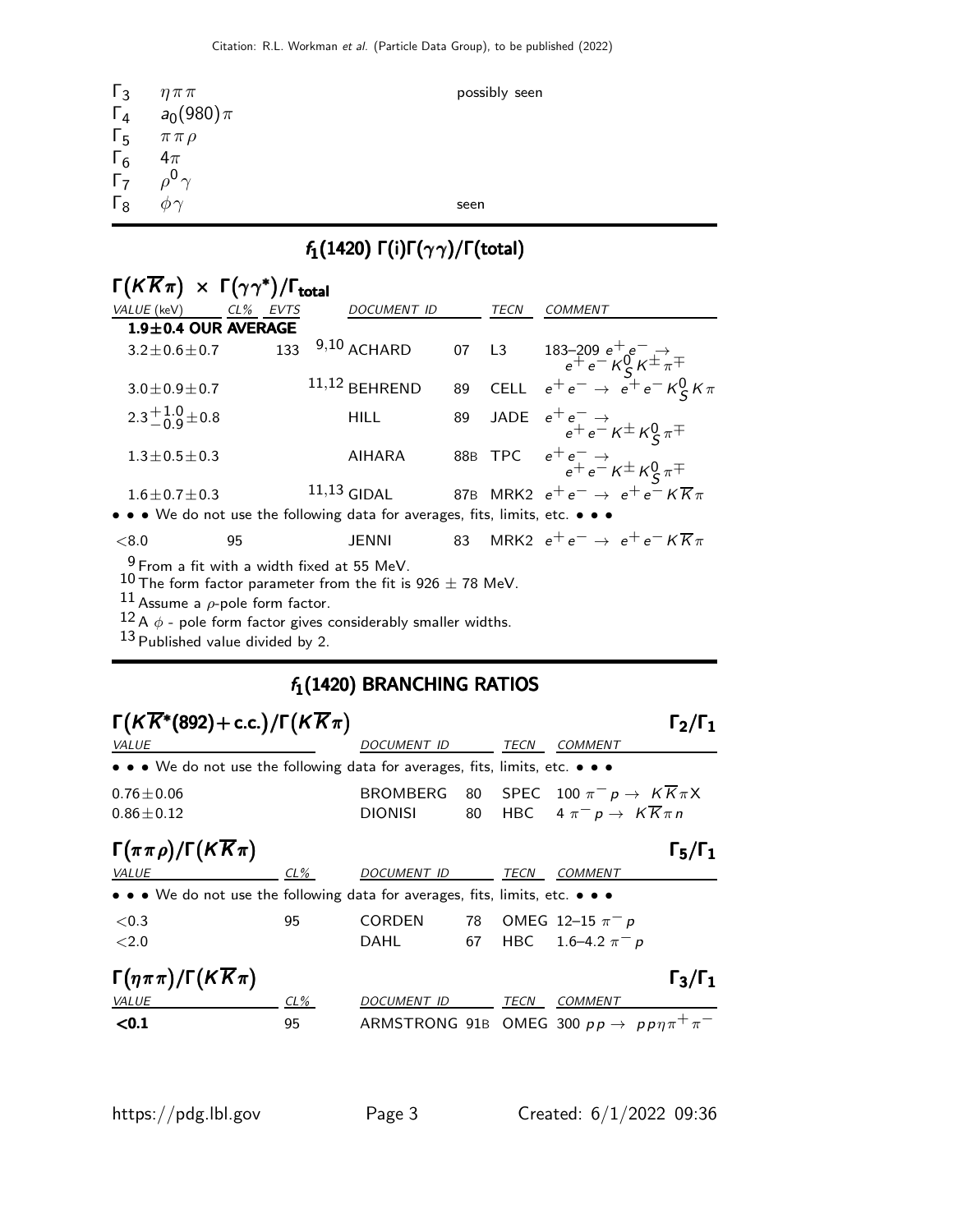• • • We do not use the following data for averages, fits, limits, etc. • • •

| $1.35 \pm 0.75$ |     | KOPKE         | 89 MRK3 $J/\psi \to \omega \eta \pi \pi (K K \pi)$   |
|-----------------|-----|---------------|------------------------------------------------------|
| $<$ 0.6         | 90. | GIDAL         | 87 MRK2 $e^+e^- \rightarrow e^+e^- \eta \pi^+ \pi^-$ |
|                 |     |               |                                                      |
| < 0.5           | 95  | <b>CORDEN</b> | 78 OMEG 12-15 $\pi^-$ p                              |
| $1.5 \pm 0.8$   |     | DEFOIX        | 72 HBC 0.7 <del>p</del> p                            |
|                 |     |               |                                                      |

 $\Gamma(a_0(980) \pi)/\Gamma(\eta \pi \pi)$  Γ<sub>4</sub>/Γ<sub>3</sub>  $\Gamma_4/\Gamma_3$ VALUE CL% DOCUMENT ID TECN COMMENT • • • We do not use the following data for averages, fits, limits, etc. • • •  $>$ 0.1 90 PROKOSHKIN 97B GAM4 100 π $^-$  ρ →  $~\eta \pi^0$  π $^0$  n not seen in either mode ANDO 86 SPEC  $8 \pi^{-} p$ not seen in either mode CORDEN 78 OMEG 12–15  $\pi^-$  p 0.4 $\pm$ 0.2 DEFOIX 72 HBC 0.7  $\overline{p}p \rightarrow 7\pi$  $\Gamma(4\pi)/\Gamma(K\overline{K}^*(892)+c.c.)$  Γ<sub>6</sub>/Γ<sub>2</sub> ) and the contract of  $\Gamma_6$ 

| <i>VALUE</i>                                                                  | $CL\%$ | DOCUMENT ID    | TECN               | <i>COMMENT</i> |
|-------------------------------------------------------------------------------|--------|----------------|--------------------|----------------|
| • • • We do not use the following data for averages, fits, limits, etc. • • • |        |                |                    |                |
| ${<}0.90$                                                                     | 95     | <b>DIONISI</b> | 80 HBC $4 \pi^- p$ |                |

| $\Gamma(K\overline{K}\pi)/[\Gamma(K\overline{K}^*(892)+c.c.)+\Gamma(a_0(980)\pi)]$                                        |                          |  | $\Gamma_1/(\Gamma_2+\Gamma_4)$ |
|---------------------------------------------------------------------------------------------------------------------------|--------------------------|--|--------------------------------|
| <i>VALUE</i>                                                                                                              | DOCUMENT ID TECN COMMENT |  |                                |
| $\bullet$ $\bullet$ $\bullet$ We do not use the following data for averages fits limits etc $\bullet$ $\bullet$ $\bullet$ |                          |  |                                |

• • • We do not use the following data for averages, fits, limits, etc. • •  $0.65 \pm 0.27$  14 DIONISI 80 HBC 4  $\pi^- p$ 

 $^{14}$  Calculated using Γ $(\overline{KK})$ /Γ $(\eta \pi)=$  0.24  $\pm$  0.07 for  $a_0$ (980) fractions.

#### Γ $(a_0(980)\pi)/\Gamma(K\overline{K}^*(892)+$  c.c.) Γ<sub>4</sub>/Γ<sub>2</sub>

VALUE CL% DOCUMENT ID TECN COMMENT  $0.042\pm0.014$  OUR AVERAGE 0.44 ±0.19 ABLIKIM 21U BES3 D + <sup>s</sup> <sup>→</sup> <sup>f</sup><sup>1</sup> (1420)π+ 0.04  $\pm$ 0.01  $\pm$ 0.01 BARBERIS 98C OMEG 450  $p p \to p_f f_1(1420) p_s$ • • • We do not use the following data for averages, fits, limits, etc. • • •

 $<$ 0.04 68 ARMSTRONG 84 OMEG 85  $\pi$ <sup>+</sup> p

# Γ $(4\pi)/\Gamma(K\overline{K}\pi)$  Γ<sub>6</sub>/Γ<sub>1</sub>

Γ6/ΓVALUE CL% DOCUMENT ID TECN COMMENT **<0.62** 95 ARMSTRONG 89G OMEG 85  $\pi p \rightarrow 4\pi X$ 

#### Γ $(\rho^0 \gamma)/\Gamma_{\rm total}$  Γ<sub>7</sub>/Γ )/Γ<sub>total</sub> Γ<sub>7</sub>/Γ

| <i>VALUE</i> | $CL\%$ | DOCUMENT ID                                                           | <i>TECN COMMENT</i>                                                          |
|--------------|--------|-----------------------------------------------------------------------|------------------------------------------------------------------------------|
| $<$ 0.08     | 95.    |                                                                       | <sup>15</sup> ARMSTRONG 92C SPEC 300 $pp \rightarrow pp\pi^{+}\pi^{-}\gamma$ |
|              |        | $15$ Using the data on the $\overline{K}K\pi$ mode from ARMSTRONG 89. |                                                                              |

#### $\Gamma(\rho^{\bf 0}\gamma)/\Gamma(K\overline{K}\pi)$  Γ<sub>7</sub>/Γ<sub>1</sub> Γ7/ΓCL% DOCUMENT ID TECN COMMENT  $\langle 0.02$  95 BARBERIS 98C OMEG 450 pp  $\rightarrow$  $p_f f_1(1420) p_s$

 $\mathbf{F}_4$ 

I